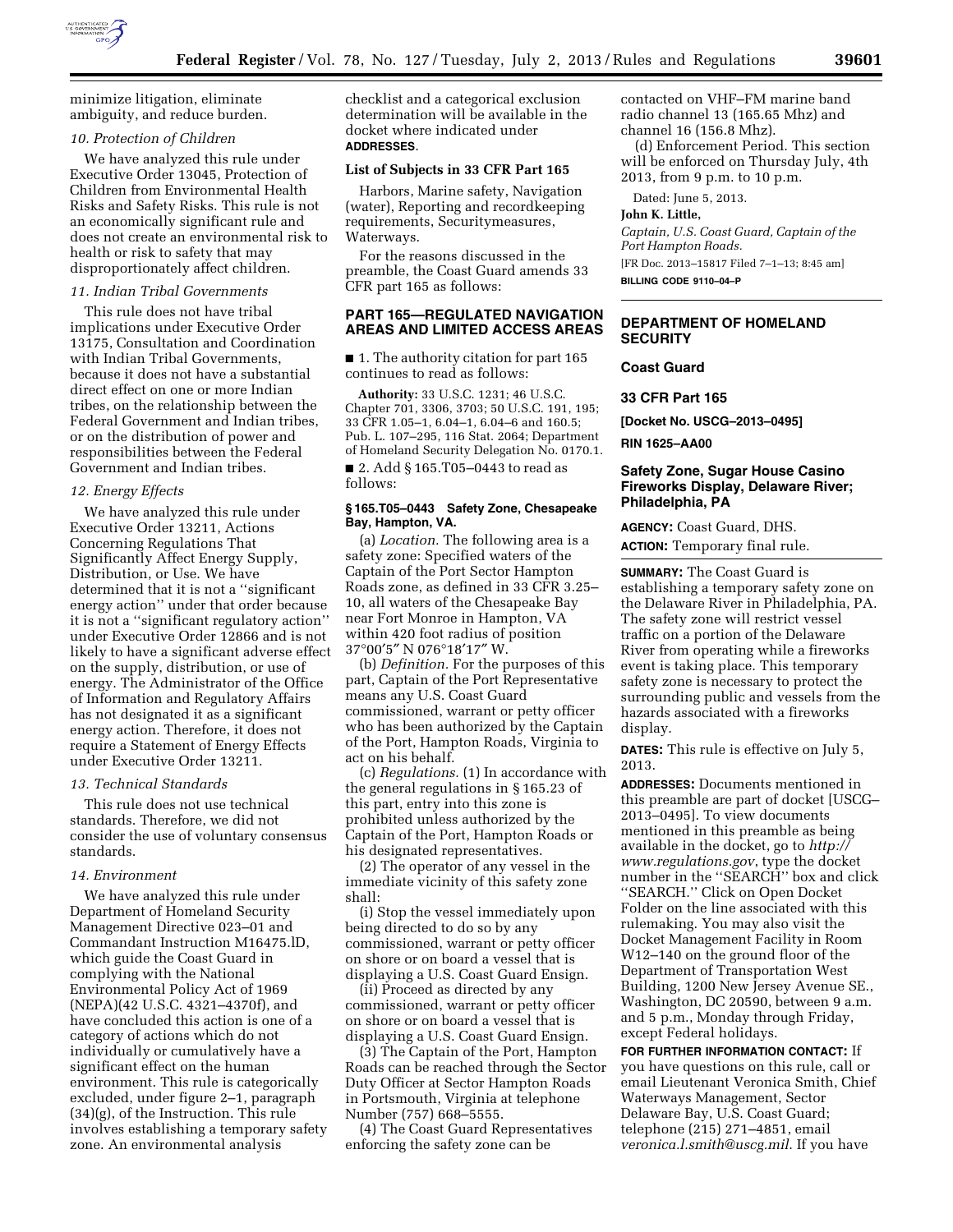questions on viewing or submitting material to the docket, call Barbara Hairston, Program Manager, Docket Operations, telephone (202) 366–9826. **SUPPLEMENTARY INFORMATION:** 

#### **Table of Acronyms**

DHS Department of Homeland Security NPRM Notice of Proposed Rulemaking

# **A. Regulatory History and Information**

The Coast Guard is issuing this temporary final rule without prior notice and opportunity to comment pursuant to authority under section 4(a) of the Administrative Procedure Act  $(APA)$  (5 U.S.C. 553(b)). This provision authorizes an agency to issue a rule without prior notice and opportunity to comment when the agency for good cause finds that those procedures are ''impracticable, unnecessary, or contrary to the public interest.'' Under 5 U.S.C. 553(b)(B), the Coast Guard finds that good cause exists for not publishing a notice of proposed rulemaking (NPRM) with respect to this rule because immediate action is necessary to provide for the safety of life and property in the navigable water. In addition, publishing an NPRM is impracticable given that the final details for this event were not received by the Coast Guard with sufficient time for a notice and comment period to run before the start of the event. Thus, delaying this rule to wait for a notice and comment period to run would be contrary to public policy and would inhibit the Coast Guard's ability to protect the public from the hazards associated with maritime fireworks displays.

Under 5 U.S.C. 553(d)(3), the Coast Guard finds that good cause exists for making this rule effective less than 30 days after publication in the **Federal Register**. Delaying the establishment of the safety zone could result in mariners approaching the fireworks location, creating a hazardous scenario with potential for loss of life and property. For the same reasons discussed in the preceding paragraph, a 30-day notice period would be impracticable and contrary to the public interest.

### **B. Basis and Purpose**

On the evening of July 5, 2013, fireworks will be launched from a barge with a fall out zone that covers part of the Delaware River. Sugar House Casino has contracted with Pyrotecnico Fireworks to arrange for this display. The Captain of the Port, Sector Delaware Bay, has determined that the Sugar House Casino Fireworks Display will pose significant risks to the public. The purpose of the rule is to promote public

and maritime safety during a fireworks display, and to protect mariners transiting the area from the potential hazards associated with a fireworks display, such as accidental discharge of fireworks, dangerous projectiles, and falling hot embers or other debris. This rule is needed to ensure safety on the waterway during the event.

### **C. Discussion of the Final Rule**

To mitigate the risks associated with the Sugar House Casino Fireworks Display, the Captain of the Port, Sector Delaware Bay will enforce a temporary safety zone in the vicinity of the launch site. The safety zone will encompass all waters of the Delaware River within a 350 yard radius of the fireworks launch platform in approximate position 39°57′46.51″ N, 075°07′45.45″ W in Philadelphia, PA. The safety zone will be effective and enforced from 8:30 p.m. to 10:00 p.m. on July 5, 2013. Entry into, transiting, or anchoring within the safety zone is prohibited unless authorized by the Captain of the Port, Sector Delaware Bay, or her on-scene representative. The Captain of the Port, Sector Delaware Bay, or her on-scene representative may be contacted via VHF channel 16.

### **D. Regulatory Analyses**

We developed this rule after considering numerous statutes and executive orders related to rulemaking. Below we summarize our analyses based on these statutes and executive orders.

### *1. Regulatory Planning and Review*

This rule is not a significant regulatory action under section 3(f) of Executive Order 12866, Regulatory Planning and Review, as supplemented by Executive Order 13563, Improving Regulation and Regulatory Review, and does not require an assessment of potential costs and benefits under section 6(a)(3) of Executive Order 12866 or under section 1 of Executive Order 13563. The Office of Management and Budget has not reviewed it under those Orders.

Although this regulation will restrict vessel traffic from operating within the safety zone on the navigable waters of the Delaware River, Philadelphia, PA, the effect of this regulation will not be significant due to the limited duration that the safety zone will be in effect. The enforcement window lasts for 1 hour and 30 minutes in an open area that does conflict with transiting commercial or recreational traffic. For the above reasons, the Coast Guard does not anticipate any significant economic impact.

# *2. Impact on Small Entities*

The Regulatory Flexibility Act of 1980 (RFA), 5 U.S.C. 601–612, as amended, requires federal agencies to consider the potential impact of regulations on small entities during rulemaking. The term ''small entities'' comprises small businesses, not-for-profit organizations that are independently owned and operated and are not dominant in their fields, and governmental jurisdictions with populations of less than 50,000.

The Coast Guard certifies under 5 U.S.C. 605(b) that this rule will not have a significant economic impact on a substantial number of small entities:

(1) This rule will affect the following entities, some of which might be small entities: the owners or operators of vessels intending to operate, transit, or anchor in a portion of the Delaware River between 8:30 p.m. and 10:00 p.m. on July 5, 2013.

(2) This safety zone will not have a significant economic impact on a substantial number of small entities for the following reasons: This rule will only be enforced for a short period of time. In the event that this temporary safety zone affects shipping, commercial vessels may request permission from the Captain of the Port, Sector Delaware Bay, to transit through the safety zone. Before activation of the zone, we will give notice to the public via a Broadcast to Mariners that the regulation is in effect.

### *3. Assistance for Small Entities*

Under section 213(a) of the Small Business Regulatory Enforcement Fairness Act of 1996 (Pub. L. 104–121), we want to assist small entities in understanding this rule. If the rule would affect your small business, organization, or governmental jurisdiction and you have questions concerning its provisions or options for compliance, please contact the person listed in the **FOR FURTHER INFORMATION CONTACT**, above.

Small businesses may send comments on the actions of Federal employees who enforce, or otherwise determine compliance with, Federal regulations to the Small Business and Agriculture Regulatory Enforcement Ombudsman and the Regional Small Business Regulatory Fairness Boards. The Ombudsman evaluates these actions annually and rates each agency's responsiveness to small business. If you wish to comment on actions by employees of the Coast Guard, call 1– 888–REG–FAIR (1–888–734–3247). The Coast Guard will not retaliate against small entities that question or complain about this rule or any policy or action of the Coast Guard.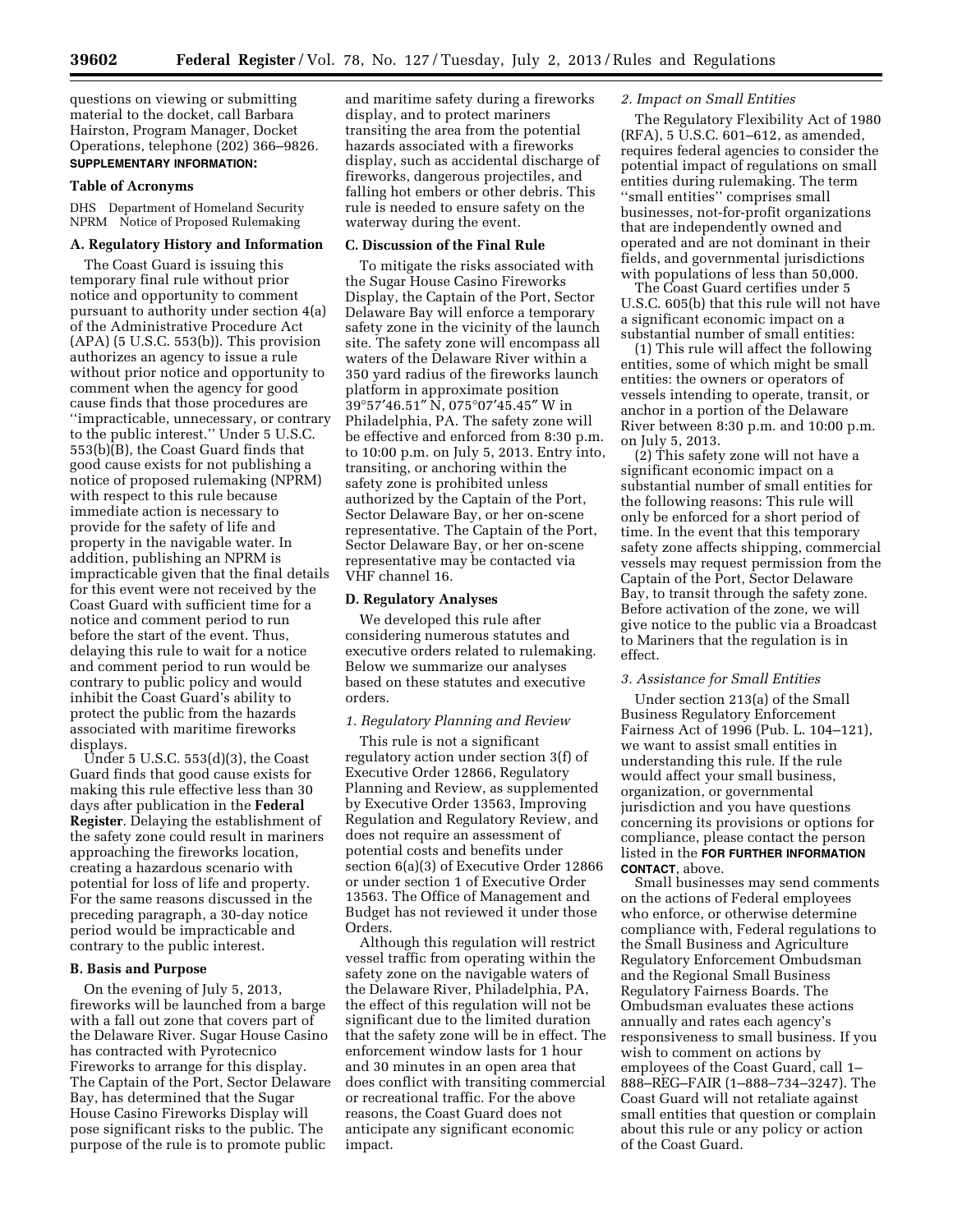### *4. Collection of Information*

This rule calls for no new collection of information under the Paperwork Reduction Act of 1995 (44 U.S.C. 3501– 3520).

# *5. Federalism*

A rule has implications for federalism under Executive Order 13132, Federalism, if it has a substantial direct effect on State or local governments and would either preempt State law or impose a substantial direct cost of compliance on them. We have analyzed this rule under that Order and have determined that it does not have implications for federalism.

### *6. Protest Activities*

The Coast Guard respects the First Amendment rights of protesters. Protesters are asked to contact the person listed in the **FOR FURTHER INFORMATION CONTACT** section to coordinate protest activities so that your message can be received without jeopardizing the safety or security of people, places or vessels.

### *7. Unfunded Mandates Reform Act*

The Unfunded Mandates Reform Act of 1995 (2 U.S.C. 1531–1538) requires Federal agencies to assess the effects of their discretionary regulatory actions. In particular, the Act addresses actions that may result in the expenditure by a State, local, or tribal government, in the aggregate, or by the private sector of \$100,000,000 (adjusted for inflation) or more in any one year. Though this rule will not result in such an expenditure, we do discuss the effects of this rule elsewhere in this preamble.

#### *8. Taking of Private Property*

This rule will not cause a taking of private property or otherwise have taking implications under Executive Order 12630, Governmental Actions and Interference with Constitutionally Protected Property Rights.

# *9. Civil Justice Reform*

This rule meets applicable standards in sections 3(a) and 3(b)(2) of Executive Order 12988, Civil Justice Reform, to minimize litigation, eliminate ambiguity, and reduce burden.

#### *10. Protection of Children*

We have analyzed this rule under Executive Order 13045, Protection of Children from Environmental Health Risks and Safety Risks. This rule is not an economically significant rule and does not create an environmental risk to health or risk to safety that may disproportionately affect children.

# *11. Indian Tribal Governments*

This rule does not have tribal implications under Executive Order 13175, Consultation and Coordination with Indian Tribal Governments, because it does not have a substantial direct effect on one or more Indian tribes, on the relationship between the Federal Government and Indian tribes, or on the distribution of power and responsibilities between the Federal Government and Indian tribes.

### *12. Energy Effects*

This action is not a ''significant energy action'' under Executive Order 13211, Actions Concerning Regulations That Significantly Affect Energy Supply, Distribution, or Use.

# *13. Technical Standards*

This rule does not use technical standards. Therefore, we did not consider the use of voluntary consensus standards.

### *14. Environment*

We have analyzed this rule under Department of Homeland Security Management Directive 023–01 and Commandant Instruction M16475.lD, which guide the Coast Guard in complying with the National Environmental Policy Act of 1969 (NEPA) (42 U.S.C. 4321–4370f), and have determined that this action is one of a category of actions that do not individually or cumulatively have a significant effect on the human environment. This rule is categorically excluded under 34(g) of Figure 2–1 of the Commandant Instruction. An environmental analysis checklist supporting this determination and a Categorical Exclusion Determination are available in the docket where indicated under **ADDRESSES**. We seek any comments or information that may lead to the discovery of a significant environmental impact from this rule.

#### **List of Subjects in 33 CFR Part 165**

Harbors, Marine Safety, Navigation (water), Reporting and recordkeeping requirements, Security measures, Waterways.

For the reasons discussed in the preamble, the Coast Guard amends 33 CFR part 165 as follows:

# **PART 165—REGULATED NAVIGATION AREAS AND LIMITED ACCESS AREAS**

■ 1. The authority citation for part 165 continues to read as follows:

**Authority:** 33 U.S.C. 1231; 46 U.S.C. Chapter 701, 3306, 3703; 50 U.S.C. 191, 195; 33 CFR 1.05–1, 6.04–1, 6.04–6, and 160.5;

Pub. L. 107–295, 116 Stat. 2064; Department of Homeland Security Delegation No. 0170.1.

■ 2. Add temporary 165.T05–0495, to read as follows:

# **§ 165.T05–0495 Safety Zone, Sugar House Casino Fireworks Display, Delaware River; Philadelphia, PA.**

(a) *Regulated Area.* The following area is a safety zone: The safety zone will encompass all waters of the Delaware River within a 350 yard radius of the fireworks launch platform in approximate position 39°57′46.51″ N, 075°07′45.45″ W in Philadelphia, PA.

(b) *Regulations.* The general safety zone regulations found in 33 CFR 165.23 apply to the safety zone created by this temporary section § 165.T05– 0495.

(1) All persons and vessels are prohibited from entering this zone, except as authorized by the Coast Guard Captain of the Port or her designated representative.

(2) All persons or vessels wishing to transit through the Safety Zone must request authorization to do so from the Captain of the Port or her designated representative one hour prior to the intended time of transit.

(3) Vessels granted permission to transit through the Safety Zone must do so in accordance with the directions provided by the Captain of the Port or her designated representative to the vessel.

(4) To seek permission to transit this safety zone, the Captain of the Port or her designated representative can be contacted via Sector Delaware Bay Command Center (215) 271–4940.

(5) This section applies to all vessels wishing to transit through the safety zone except vessels that are engaged in the following operations: (i) Enforcing laws; (ii) servicing aids to navigation, and (iii) emergency response vessels.

(6) No person or vessel may enter or remain in a safety zone without the permission of the Captain of the Port;

(7) Each person and vessel in a safety zone shall obey any direction or order of the Captain of the Port;

(8) The Captain of the Port may take possession and control of any vessel in the safety zone;

(9) The Captain of the Port may remove any person, vessel, article, or thing from a safety zone;

(10) No person may board, or take or place any article or thing on board, any vessel in a safety zone without the permission of the Captain of the Port; and

(11) No person may take or place any article or thing upon any waterfront facility in a safety zone without the permission of the Captain of the Port.